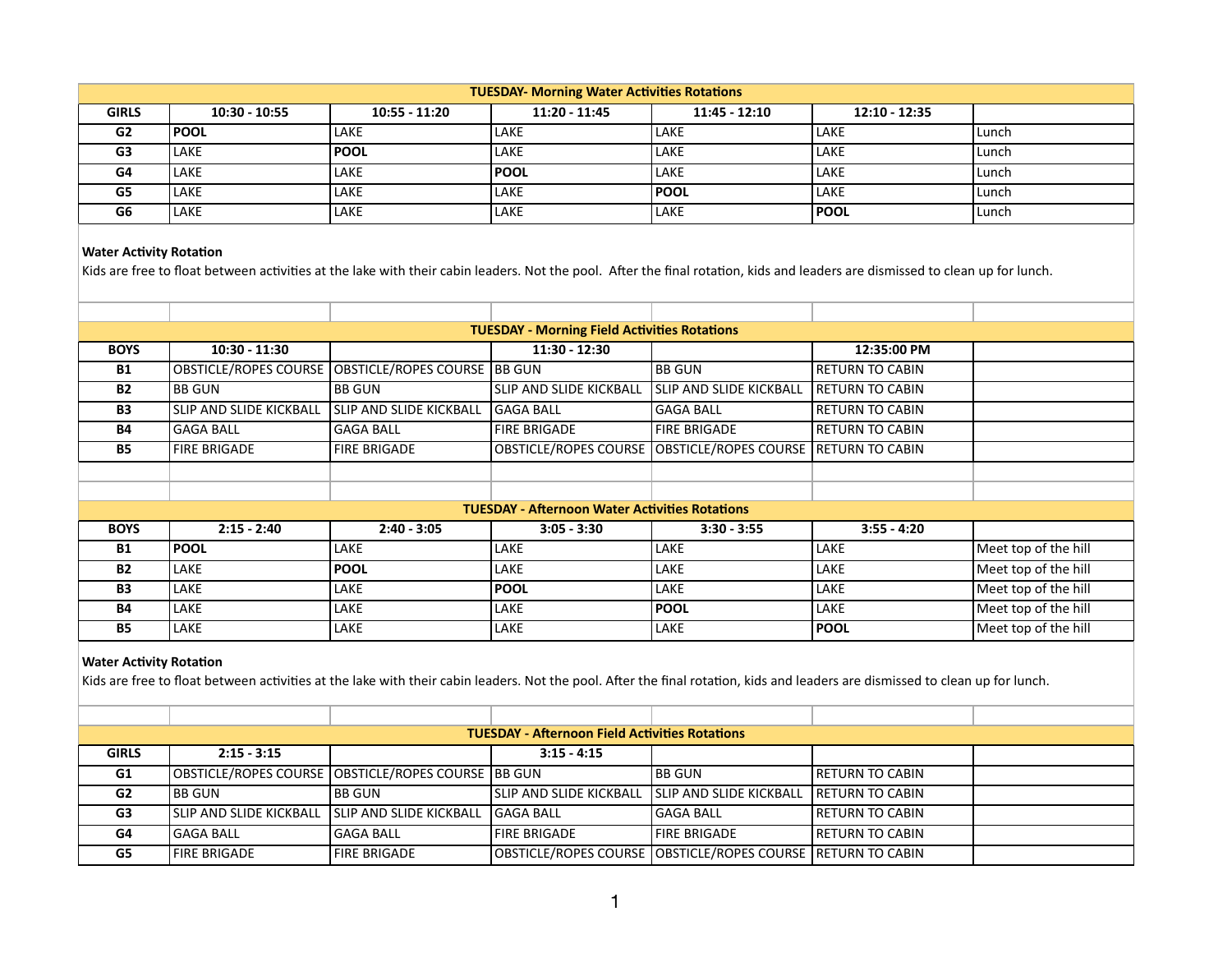| <b>WEDNESDAY- Morning Water Activities Rotations</b> |                 |                 |                 |                 |                 |                      |  |  |
|------------------------------------------------------|-----------------|-----------------|-----------------|-----------------|-----------------|----------------------|--|--|
| <b>GIRLS</b>                                         | $10:30 - 10:55$ | $10:55 - 11:20$ | $11:20 - 11:45$ | $11:45 - 12:10$ | $12:10 - 12:35$ |                      |  |  |
| G1                                                   | <b>POOL</b>     | LAKE            | LAKE            | LAKE            | <b>LAKE</b>     | Meet top of the hill |  |  |
| G <sub>2</sub>                                       | LAKE            | <b>IPOOL</b>    | LAKE            | LAKE            | <b>LAKE</b>     | Meet top of the hill |  |  |
| G <sub>3</sub>                                       | LAKE            | LAKE            | <b>IPOOL</b>    | LAKE            | <b>LAKE</b>     | Meet top of the hill |  |  |
| G4                                                   | LAKE            | LAKE            | <b>LAKE</b>     | <b>POOL</b>     | <b>LAKE</b>     | Meet top of the hill |  |  |
| G5                                                   | LAKE            | LAKE            | LAKE            | LAKE            | <b>POOL</b>     | Meet top of the hill |  |  |

Kids are free to float between activities at the lake with their cabin leaders. Not the pool. After the final rotation, kids and leaders are dismissed to clean up for lunch.

| <b>WEDNESDAY - Morning Field Activities Rotations</b> |                              |                              |                                                         |                                |                        |                      |  |  |
|-------------------------------------------------------|------------------------------|------------------------------|---------------------------------------------------------|--------------------------------|------------------------|----------------------|--|--|
| <b>BOYS</b>                                           | $10:30 - 11:30$              |                              | $11:30 - 12:30$                                         |                                | 12:00                  |                      |  |  |
| <b>B1</b>                                             | ISLIP AND SLIDE KICKBALL     | ISLIP AND SLIDE KICKBALL     | <b>GAGA BALL</b>                                        | <b>GAGA BALL</b>               | <b>RETURN TO CABIN</b> |                      |  |  |
| <b>B2</b>                                             | lGAGA BALL                   | <b>GAGA BALL</b>             | <b>FIRE BRIGADE</b>                                     | <b>FIRE BRIGADE</b>            | I RETURN TO CABIN      |                      |  |  |
| <b>B3</b>                                             | <b>FIRE BRIGADE</b>          | <b>FIRE BRIGADE</b>          | <b>OBSTICLE/ROPES COURSE</b>                            | OBSTICLE/ROPES COURSE          | I RETURN TO CABIN      |                      |  |  |
| <b>B4</b>                                             | <b>OBSTICLE/ROPES COURSE</b> | OBSTICLE/ROPES COURSE BB GUN |                                                         | <b>BB GUN</b>                  | I RETURN TO CABIN      |                      |  |  |
| <b>B5</b>                                             | <b>BB GUN</b>                | <b>BB GUN</b>                | SLIP AND SLIDE KICKBALL                                 | <b>SLIP AND SLIDE KICKBALL</b> | IRETURN TO CABIN       |                      |  |  |
|                                                       |                              |                              |                                                         |                                |                        |                      |  |  |
|                                                       |                              |                              |                                                         |                                |                        |                      |  |  |
|                                                       |                              |                              | <b>WEDNESDAY - Afternoon Water Activities Rotations</b> |                                |                        |                      |  |  |
| <b>BOYS</b>                                           | $2:15 - 2:40$                | $2:40 - 3:05$                | $3:05 - 3:30$                                           | $3:30 - 3:55$                  | $3:55 - 4:20$          |                      |  |  |
| <b>B1</b>                                             | <b>POOL</b>                  | LAKE                         | LAKE                                                    | LAKE                           | LAKE                   | Meet top of the hill |  |  |
| <b>B2</b>                                             | LAKE                         | <b>POOL</b>                  | LAKE                                                    | <b>LAKE</b>                    | LAKE                   | Meet top of the hill |  |  |
| <b>B3</b>                                             | LAKE                         | LAKE                         | <b>POOL</b>                                             | <b>LAKE</b>                    | LAKE                   | Meet top of the hill |  |  |
| <b>B4</b>                                             | LAKE                         | LAKE                         | LAKE                                                    | <b>POOL</b>                    | LAKE                   | Meet top of the hill |  |  |
| <b>B5</b>                                             | LAKE                         | <b>LAKE</b>                  | LAKE                                                    | LAKE                           | <b>POOL</b>            | Meet top of the hill |  |  |

## **Water Activity Rotation**

Kids are free to float between activities at the lake with their cabin leaders. Not the pool. After the final rotation, kids and leaders are dismissed to clean up for lunch.

| <b>WEDNESDAY - Afternoon Field Activities Rotations</b> |                                                   |                                                        |                                                                    |                      |                         |  |  |  |
|---------------------------------------------------------|---------------------------------------------------|--------------------------------------------------------|--------------------------------------------------------------------|----------------------|-------------------------|--|--|--|
| <b>GIRLS</b>                                            | $2:15 - 3:15$                                     |                                                        | $3:15 - 4:15$                                                      |                      | 4:00                    |  |  |  |
| G1                                                      | ISLIP AND SLIDE KICKBALL ISLIP AND SLIDE KICKBALL |                                                        | IGAGA BALL                                                         | l GAGA BALL          | <b>IRETURN TO CABIN</b> |  |  |  |
| G2                                                      | <b>GAGA BALL</b>                                  | lGAGA BALL                                             | <b>FIRE BRIGADE</b>                                                | <b>IFIRE BRIGADE</b> | <b>IRETURN TO CABIN</b> |  |  |  |
| G <sub>3</sub>                                          | <b>FIRE BRIGADE</b>                               | <b>FIRE BRIGADE</b>                                    |                                                                    |                      |                         |  |  |  |
| G4                                                      |                                                   | OBSTICLE/ROPES COURSE   OBSTICLE/ROPES COURSE   BB GUN |                                                                    | I BB GUN             | <b>IRETURN TO CABIN</b> |  |  |  |
| G5                                                      | I BB GUN                                          | <b>BB GUN</b>                                          | ISLIP AND SLIDE KICKBALL ISLIP AND SLIDE KICKBALL IRETURN TO CABIN |                      |                         |  |  |  |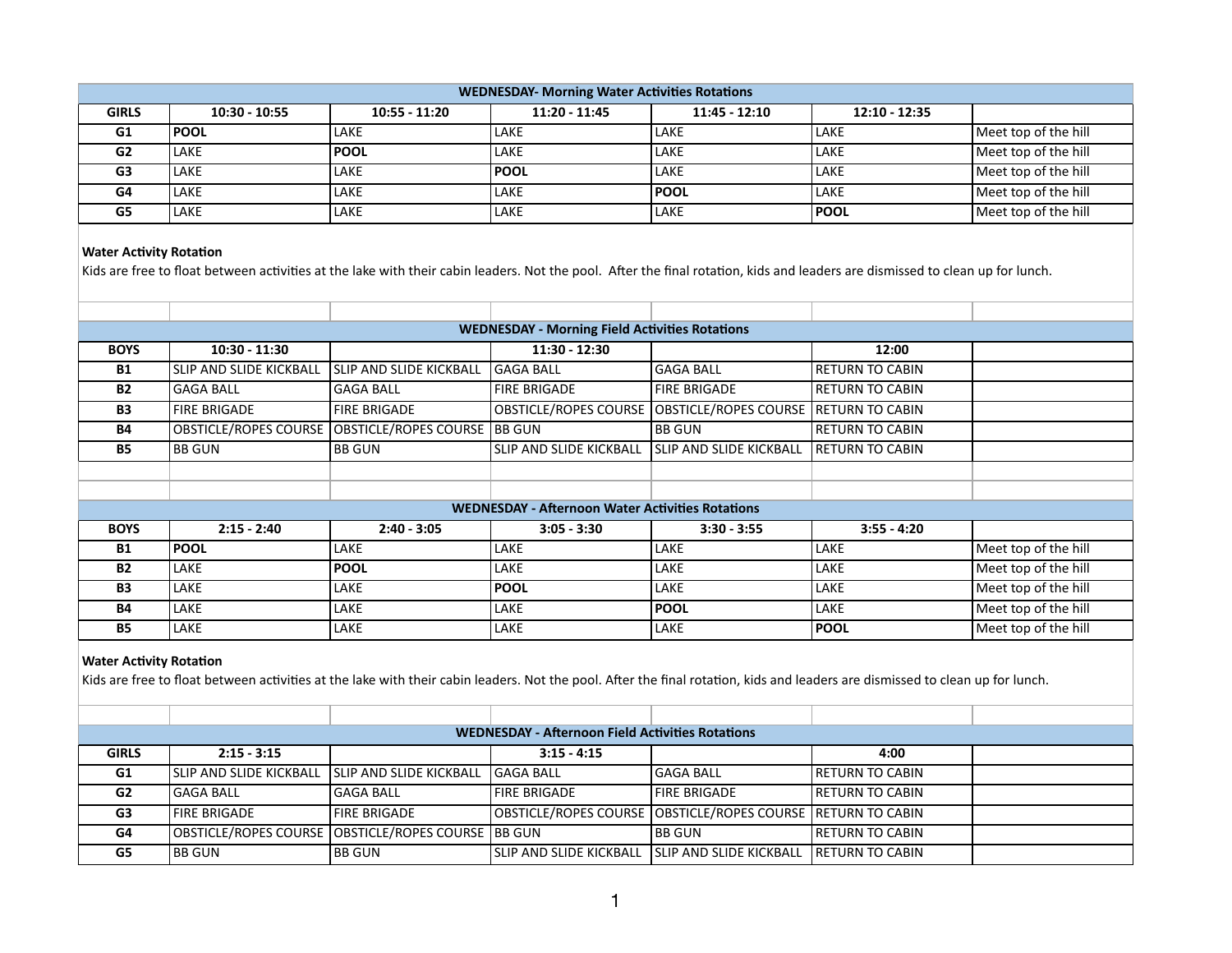| $10:55 - 11:20$ |                 |                 |                 |                 |                 |                      |  |  |
|-----------------|-----------------|-----------------|-----------------|-----------------|-----------------|----------------------|--|--|
| <b>BOYS</b>     | $10:30 - 10:55$ | $10:55 - 11:20$ | $11:20 - 11:45$ | $11:45 - 12:10$ | $12:10 - 12:35$ |                      |  |  |
| <b>B1</b>       | <b>POOL</b>     | LAKE            | LAKE            | LAKE            | LAKE            | Meet top of the hill |  |  |
| <b>B2</b>       | LAKE            | <b>IPOOL</b>    | LAKE            | LAKE            | LAKE            | Meet top of the hill |  |  |
| <b>B3</b>       | LAKE            | <b>LAKE</b>     | <b>IPOOL</b>    | LAKE            | LAKE            | Meet top of the hill |  |  |
| <b>B4</b>       | LAKE            | <b>LAKE</b>     | LAKE            | l POOL          | LAKE            | Meet top of the hill |  |  |
| <b>B5</b>       | LAKE            | LAKE            | LAKE            | LAKE            | <b>IPOOL</b>    | Meet top of the hill |  |  |

Kids are free to float between activities at the lake with their cabin leaders. Not the pool. After the final rotation, kids and leaders are dismissed to clean up for lunch.

| <b>THURSDAY - Morning Field Activities Rotations</b> |                                |                                |                                                        |                                         |                         |  |  |  |
|------------------------------------------------------|--------------------------------|--------------------------------|--------------------------------------------------------|-----------------------------------------|-------------------------|--|--|--|
| <b>GIRLS</b>                                         | $10:30 - 11:30$                |                                | $11:30 - 12:30$                                        |                                         | 12:00                   |  |  |  |
| G1                                                   | <b>SLIP AND SLIDE KICKBALL</b> | <b>SLIP AND SLIDE KICKBALL</b> | <b>GAGA BALL</b>                                       | <b>GAGA BALL</b>                        | <b>RETURN TO CABIN</b>  |  |  |  |
| G <sub>2</sub>                                       | <b>GAGA BALL</b>               | <b>GAGA BALL</b>               | <b>FIRE BRIGADE</b>                                    | <b>FIRE BRIGADE</b>                     | <b>RETURN TO CABIN</b>  |  |  |  |
| G3                                                   | <b>FIRE BRIGADE</b>            | <b>FIRE BRIGADE</b>            | <b>OBSTICLE/ROPES COURSE</b>                           | OBSTICLE/ROPES COURSE   RETURN TO CABIN |                         |  |  |  |
| G4                                                   | <b>OBSTICLE/ROPES COURSE</b>   | <b>OBSTICLE/ROPES COURSE</b>   | <b>BB GUN</b>                                          | <b>BB GUN</b>                           | <b>RETURN TO CABIN</b>  |  |  |  |
| G5                                                   | <b>BB GUN</b>                  | <b>BB GUN</b>                  | SLIP AND SLIDE KICKBALL                                | SLIP AND SLIDE KICKBALL                 | <b>IRETURN TO CABIN</b> |  |  |  |
|                                                      |                                |                                |                                                        |                                         |                         |  |  |  |
|                                                      |                                |                                |                                                        |                                         |                         |  |  |  |
|                                                      |                                |                                | <b>THURSDAY - Afternoon FIELD Activities Rotations</b> |                                         |                         |  |  |  |
| <b>BOYS</b>                                          | $2:15 - 3:15$                  |                                | $3:15 - 4:15$                                          |                                         |                         |  |  |  |
| <b>B1</b>                                            | <b>FIRETRUCK</b>               | <b>FIRETRUCK</b>               | <b>CABIN CHOICE</b>                                    | <b>CABIN CHOICE</b>                     | <b>RETURN TO CABIN</b>  |  |  |  |
| <b>B2</b>                                            | <b>FIRETRUCK</b>               | <b>FIRETRUCK</b>               | <b>CABIN CHOICE</b>                                    | <b>CABIN CHOICE</b>                     | <b>RETURN TO CABIN</b>  |  |  |  |
| <b>B3</b>                                            | <b>FIRETRUCK</b>               | <b>FIRETRUCK</b>               | <b>CABIN CHOICE</b>                                    | <b>CABIN CHOICE</b>                     | I RETURN TO CABIN       |  |  |  |
| <b>B4</b>                                            | <b>FIRETRUCK</b>               | <b>FIRETRUCK</b>               | <b>CABIN CHOICE</b>                                    | <b>CABIN CHOICE</b>                     | <b>RETURN TO CABIN</b>  |  |  |  |
| <b>B5</b>                                            | <b>FIRETRUCK</b>               | <b>FIRETRUCK</b>               | <b>CABIN CHOICE</b>                                    | <b>CABIN CHOICE</b>                     | <b>RETURN TO CABIN</b>  |  |  |  |
|                                                      |                                |                                |                                                        |                                         |                         |  |  |  |

### **Water Activity Rotation**

AFTER THE FIRETRUCK WE WILL AIM TO OPEN ONLY THE LAKE AGAIN - POOL MAY **NOT** BE AN OPTION FOR THE LAST HOUR

| <b>THURSDAY - Afternoon WATER Activities Rotations</b> |                    |                    |                     |                     |                         |  |  |  |
|--------------------------------------------------------|--------------------|--------------------|---------------------|---------------------|-------------------------|--|--|--|
| <b>GIRLS</b>                                           | $2:15 - 3:15$      |                    | $3:15 - 4:15$       |                     |                         |  |  |  |
| G1                                                     | l firetruck        | <b>I</b> FIRETRUCK | CABIN CHOICE        | <b>CABIN CHOICE</b> | <b>IRETURN TO CABIN</b> |  |  |  |
| G <sub>2</sub>                                         | l firetruck        | <b>I</b> FIRETRUCK | <b>CABIN CHOICE</b> | I CABIN CHOICE      | <b>IRETURN TO CABIN</b> |  |  |  |
| G3                                                     | l firetruck        | <b>I</b> FIRETRUCK | <b>CABIN CHOICE</b> | <b>CABIN CHOICE</b> | <b>IRETURN TO CABIN</b> |  |  |  |
| G4                                                     | <b>FIRETRUCK</b>   | <b>IFIRETRUCK</b>  | <b>CABIN CHOICE</b> | <b>CABIN CHOICE</b> | <b>IRETURN TO CABIN</b> |  |  |  |
| G5                                                     | <b>I</b> FIRETRUCK | <b>I</b> FIRETRUCK | <b>CABIN CHOICE</b> | <b>CABIN CHOICE</b> | <b>IRETURN TO CABIN</b> |  |  |  |